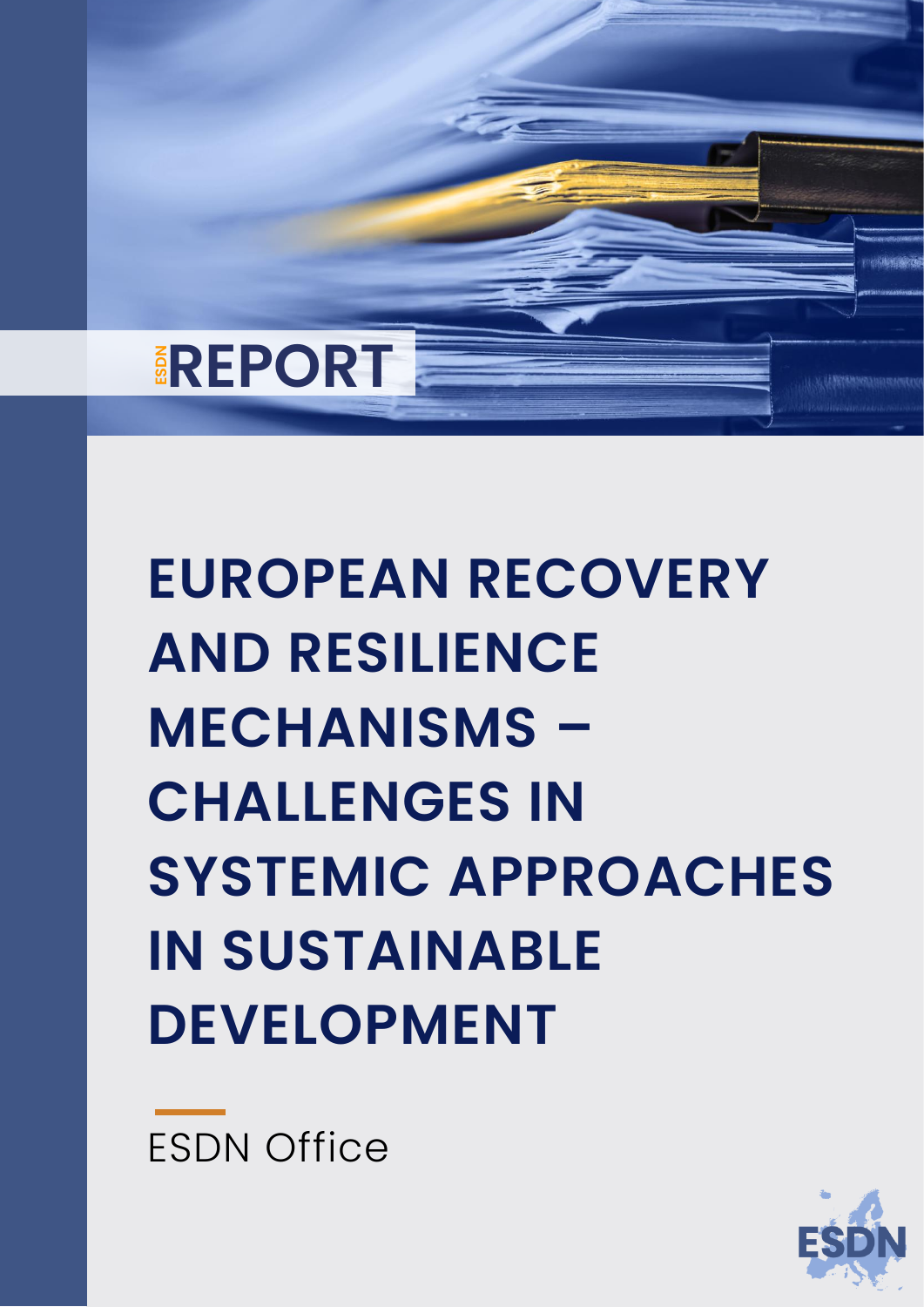This Report is published as a work of the ESDN Office. The opinions expressed do not reflect the official views of ESDN Executive Committee nor the views of the ESDN Advisory Board.

Please cite this publication as:

ESDN. (2022). "European Recovery and Resilience Mechanisms – Challenges in Systemic Approaches in Sustainable Development", ESDN Report, May 2022, ESDN Office, Vienna.

Acknowledgements: Constanze Fetting (ESDN Office) and Nerea Sanzberro contributed to this report.

© Pictures: front page: Stocklib/pinkomelet

CONTACT:

ESDN OFFICE c/o Institute for Managing Sustainability Vienna University of Economics and Business Welthandelsplatz 1, A-1020 Vienna, Austria office@esdu.eu +43-1-31336-6044

#### Visit our websit[e www.ESDN.eu](http://www.esdn.eu/)

© 2022 EUROPEAN SUSTAINABLE DEVELOPMENT NETWORK (ESDN)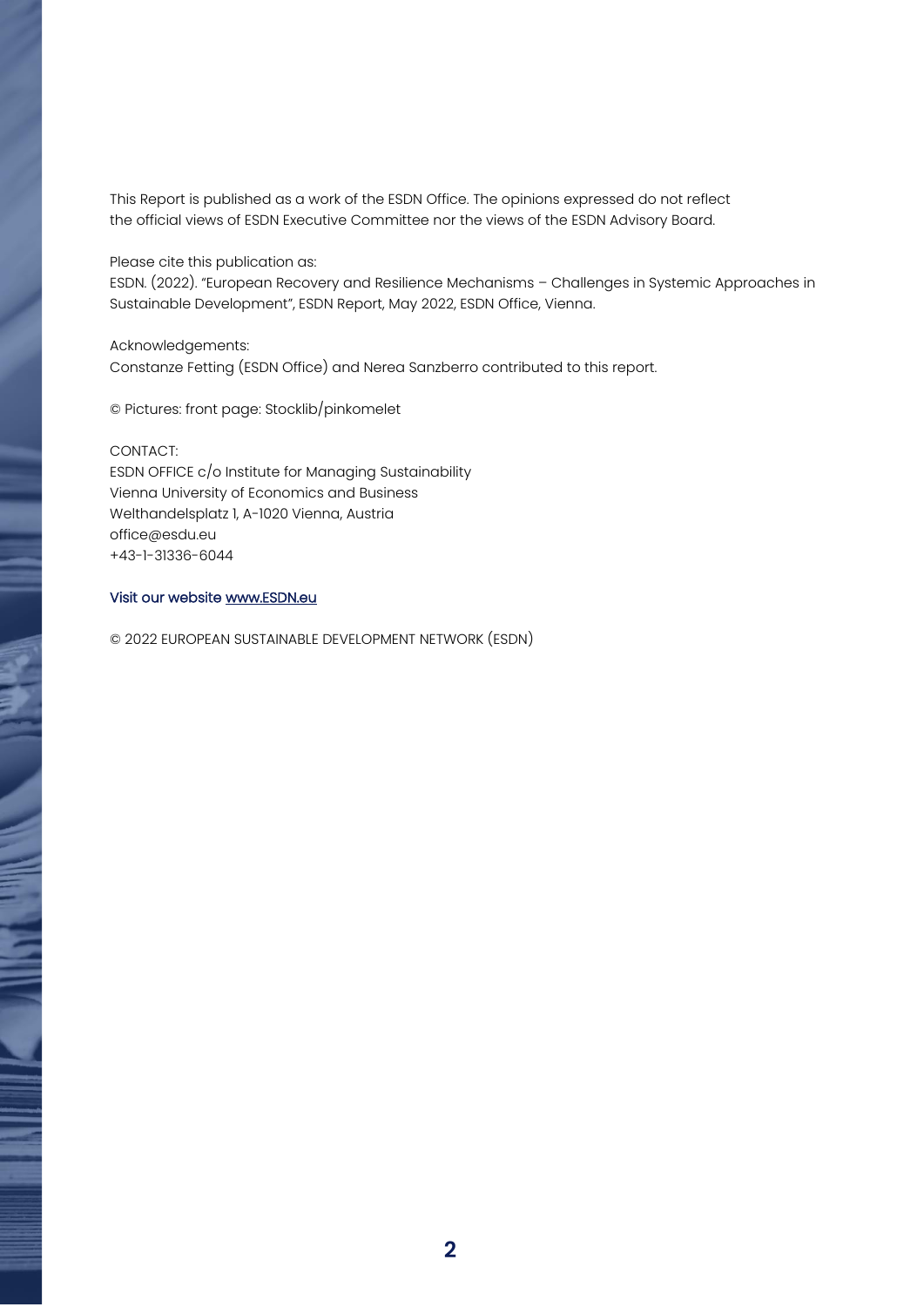## TABLE OF CONTENT

### [INTRODUCTION](#page-3-0) 4 CHAPTER 1 [EUROPEAN RECOVERY AND RESILIENCE MECHANISMS](#page-4-0) 5 NEXT [GENERATION](#page-4-1) EU **5** RECOVERY AND [RESILIENCE](#page-4-2) FACILITY **SECOVERY AND RESILIENCE FACILITY** CHAPTER 2 [ASPECTS OF SUSTAINABILITY 7](#page-6-0) ECONOMIC RESILIENCE AND [SUSTAINABILITY](#page-6-1) **FOUR SECONOMIC RESILIENCE** AND SUSTAINABILITY [ENVIRONMENTAL](#page-7-0) RESILIENCE AND SUSTAINABILITY 8 [SOCIETAL RESILIENCE AND SUSTAINABILITY](#page-9-0) 10 [GOVERNANCE FOR RESILIENCE AND SUSTAINABILITY](#page-11-0) 12

CHAPTER 3 [CONCLUSIONS](#page-14-0) 15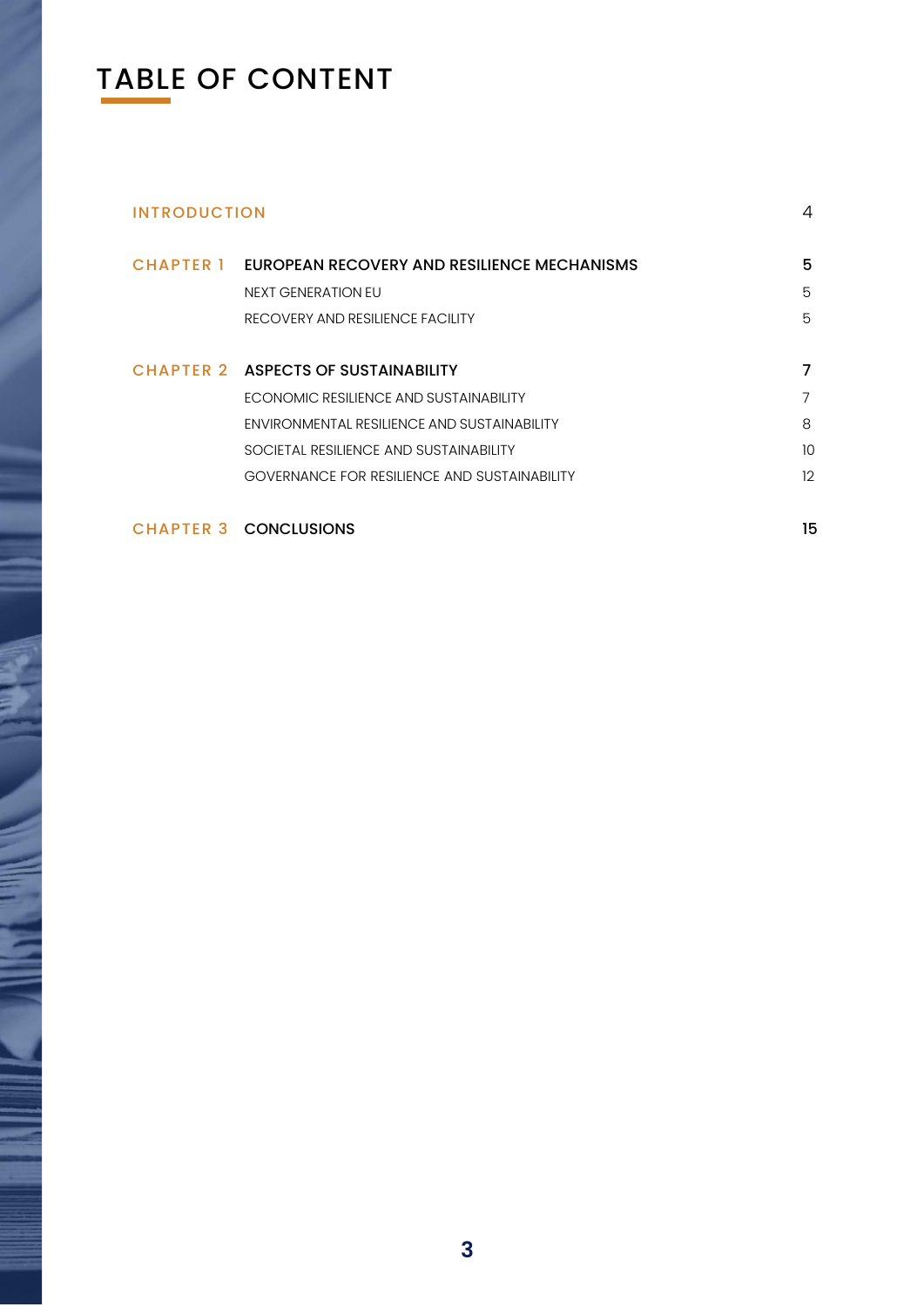#### <span id="page-3-0"></span>INTRODUCTION

The relative unpreparedness of the world for the Covid-19 pandemic has brought the concept of resilience to the forefront of discussions in the international policy arena. The EU defines resilience as the "ability not only to withstand and cope with challenges but also to undergo transitions, in a sustainable, fair, and democratic manner."<sup>1</sup> Therefore, building resilience will not only better prepare European societies for potential future pandemics or other unforeseeable events, it is also crucial to achieve the European ambitions concerning the Green and Digital Transitions. In line with this, the European Union's pandemic recovery plans focus not only on rebuilding the economy, but also on 'building back better' and supporting sustainable practices, as well as building resilience towards future shocks.

The 2021 ESDN Conference was about European Recovery and Resilience Mechanisms in connection to challenges in systemic approaches in sustainable development. This Report builds on discussions at the ESDN Conference, which was attended by

 $\overline{a}$ 

over 100 sustainable development policymakers and other SD professionals on 30th November& 1st December 2021. It is supplemented by desk research and several documents outlining the strategies of the European Commission, such as the Recovery and Resilience Facility.

Chapter 1 summarises the EU's recovery efforts and how they are related to building more resilience. Chapter 2 will explore the connection between resilience and the main aspects of sustainable development, which are economy, environment/ecology, society and governance. Chapter 3 is the conclusions that can be drawn about recovery and resilience in Europe.

<sup>1</sup> EU Science Hub. 2022. *Resilience*. [online] Available at: <https://joint-researchcentre.ec.europa.eu/resilience\_en> [Accessed 9 May 2022].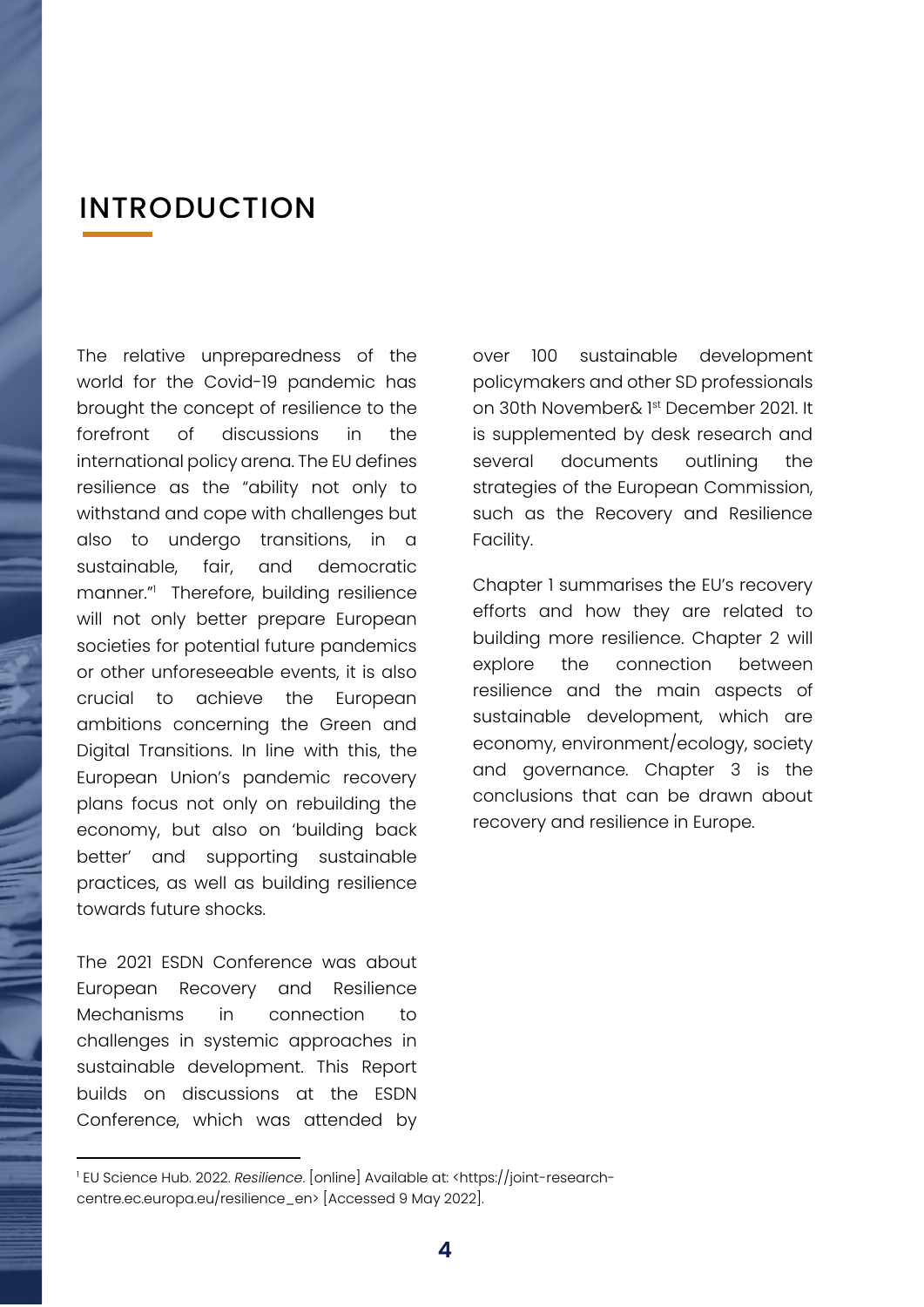### <span id="page-4-0"></span>CHAPTER 1

# EU MECHANISMS FOR RECOVERY AND **RESILIENCE**

The European Commission structured the EU's efforts to recover from the pandemic around the two strategic priorities of the Commission, namely the Green and Digital Twin Transitions. In addition, it is based on the four principles of competitive sustainability:

- Environmental sustainability
- **Fairness**
- **Productivity**
- Macroeconomic stability

In addition, all programmes are aligned with the Sustainable Development Goals  $(SDGS).<sup>2</sup>$ 

#### <span id="page-4-1"></span>Next Generation EU

**.** 

Next Generation EU (NextGenEU) is an addition to the Multi-annual financial framework (MFF), which is the budget of the European Union. It was added in response to the Covid-19 crisis. NextGenEU focuses on the Twin Green and Digital Transitions, as well as investments in health, supporting young people, education and young

entrepreneurs and equality. The Recovery and Resilience Facility is the centrepiece of this long-term recovery fund. $3$ 

#### <span id="page-4-2"></span>Recovery and Resilience Facility

The Recovery and Resilience Facility [\(RRF\)](https://ec.europa.eu/info/business-economy-euro/recovery-coronavirus/recovery-and-resilience-facility_en) is a temporary instrument being employed by the European Union in response to economic and societal consequences of the Covid-19 pandemic. It helps to raise funds to support EU Member States in implementing reforms that align with the EU's aforementioned strategic priorities. More specifically, the Facility is structured around 6 pillars:

- Green Transition;
- Digital transformation;
- Smart, sustainable and inclusive growth;
- Social & territorial cohesion;
- Health, economic, social and institutional resilience; and
- Policies for the next generation.

<sup>2</sup> Morgese Borys, M., 2021. *EU Resilience and Recovery Autumn Package*.

<sup>3</sup> NextGenerationEU. 2022. *NextGenerationEU*. [online] Available at: <https://europa.eu/next-generationeu/index\_en> [Accessed 9 May 2022].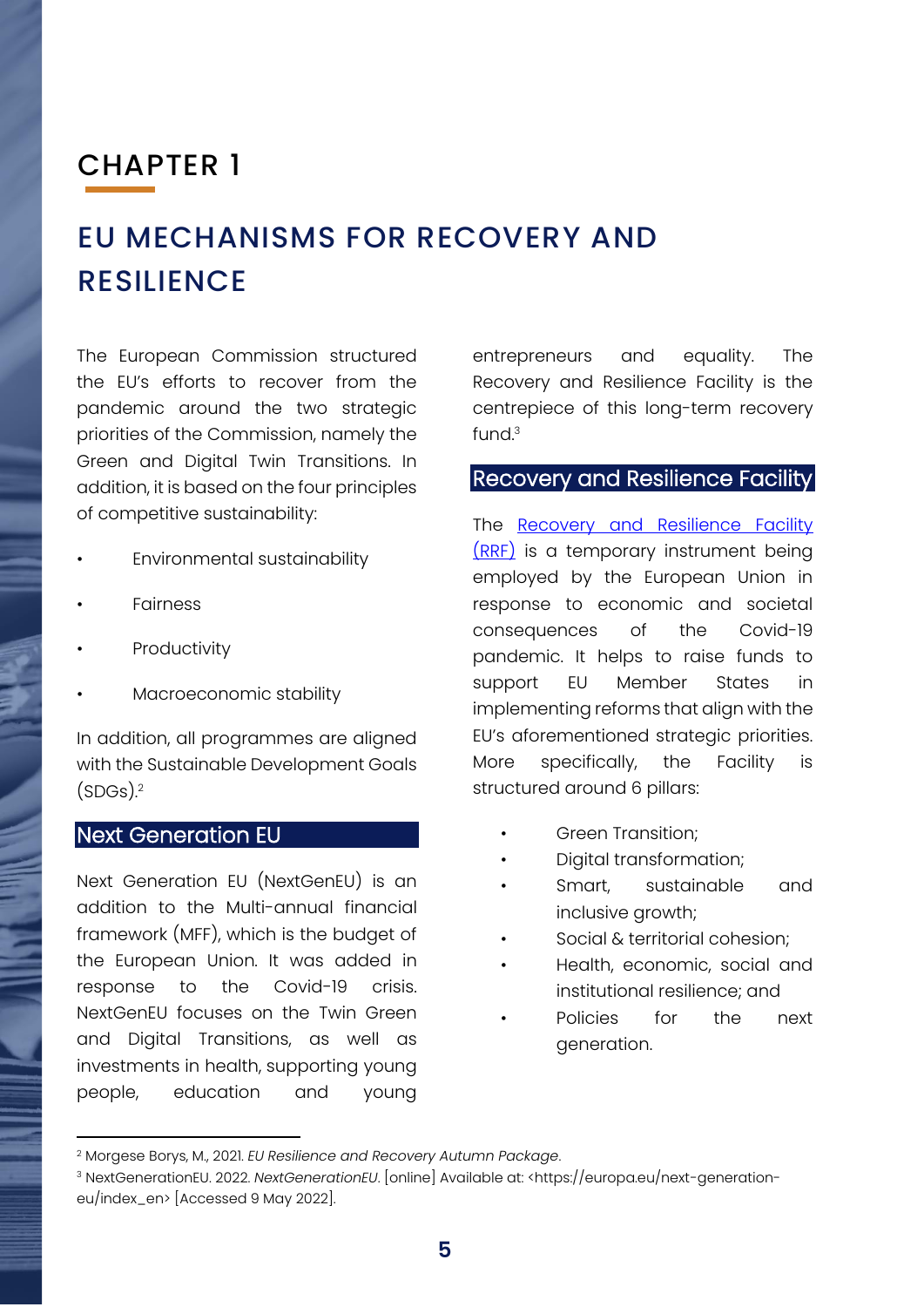Member States have to submit national recovery plans to the Commission, outlining their reforms and investments. These also need to be aligned with country-specific challenges identified in the European Semester Process, which is the EU's framework for economic and employment policy coordination. The allocation of funds is performance based. This means, that the fulfilment of certain targets and milestones towards achieving reforms in plans will unlock regular payment. <sup>4</sup>

The RRF came into force in February 2021. Progress of countries can be monitored through a [scoreboard,](https://ec.europa.eu/economy_finance/recovery-and-resilience-scoreboard/index.html) which provides detailed explanations of each country's recovery plan. All but four countries had submitted their plans in May 2022. As the European Commission reports, countries have allocated almost 40% of spending on climate related reforms (exceeding the Commission's target of 37%) and 26.4% on digitalisation (original target 20%).<sup>5</sup>

**.** 

According to Magdalena Morgese Borys from the EU Commission's Recovery & Resilience Task Force (SG Recover), the RFF is one of the key strategies for the EU to achieve its policy ambitions in the next few years. As the economic crisis subsides, the focus is shifting from crisis management towards transformation and inclusive recovery. In 2022, the European Semester Cycle and RRF will be closely integrated.<sup>6</sup>

<sup>4</sup> European Commission - European Commission. 2022. *Recovery and Resilience Facility*. [online] Available at: <https://ec.europa.eu/info/business-economy-euro/recovery-coronavirus/recovery-and-resiliencefacility\_en> [Accessed 9 May 2022].

<sup>&</sup>lt;sup>5</sup> Ec.europa.eu. 2022. Recovery and Resilience Scoreboard. [online] Available at:

<sup>&</sup>lt;https://ec.europa.eu/economy\_finance/recovery-and-resilience-scoreboard/index.html> [Accessed 16 May 2022].

<sup>6</sup> Morgese Borys, M., 2021. *EU Resilience and Recovery Autumn Package*.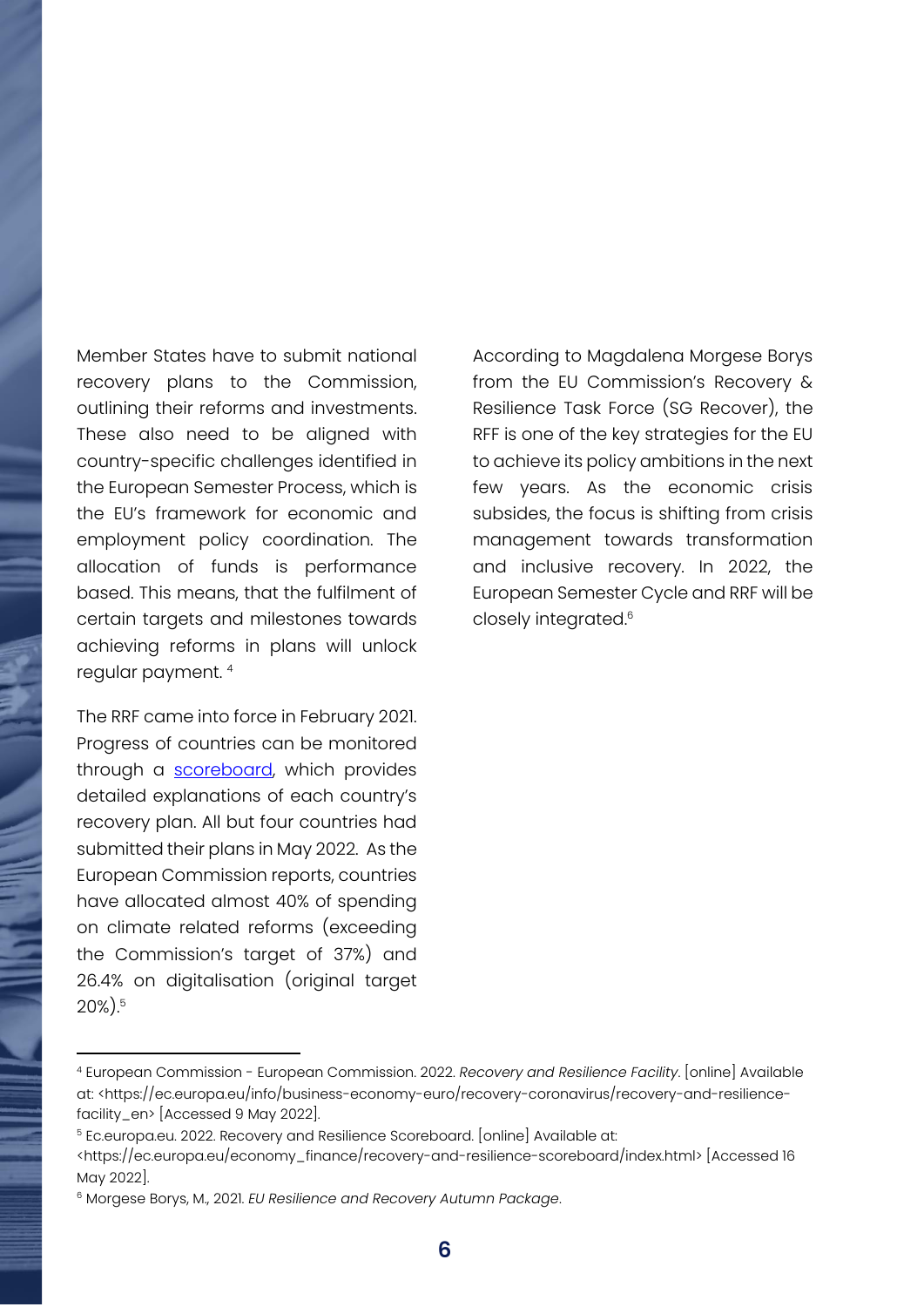### <span id="page-6-0"></span>CHAPTER 2

#### ASPECTS OF RESILIENCE AND SUSTAINABILITY

The following subsections provide an insight into the three dimensions of sustainable development; economy, society, and the environment and how they relate to the concept of resilience. The final subsection looks into the connection of governance and resilience.

#### <span id="page-6-1"></span>Economic Resilience and Sustainability

Activities that support the decarbonisation of the economy, for example the manufacturing of solar panels, produce greenhouse gases and use a lot of materials. For a climate neutral economy, circularity is therefore crucial. To achieve a circular economy, it is necessary to address resource supply at the systemic level. As the pandemic has shown, a circular supply system with less reliance on international supply chains can strengthen preparedness and resilience to international shocks. However, there are still many systemiclevel barriers.

The Government of Slovenia, for example, is aiming to make Slovenia the first circular economy. This will happen through the management of a portfolio

**.** 

of innovations and by providing action points to impact decision-making for the transition. This includes working on large-scale transformations across value chains, for example in forestry, mobility or food systems. It is important to involve all parts of society, including children, businesses, and research.7 More information about the Slovenian strategy can be found [here.](https://www.esdn.eu/fileadmin/pdf/Conferences/2021_Ljubljana/Presentations/Session_4/Circular_Economy.pdf)

Another aspect of a systemic change often proposed by sustainability advocates is the concept of a wellbeing economy. It is uncertain whether absolute decoupling of economic growth and material throughput and carbon emissions is possible. In addition, many pressures on economic growth are projected for the next decades, for example aging populations, pandemics, and the impacts of climate change. Therefore, it could be useful to focus on economic strategies that enable and grow wellbeing rather than GDP. During workshops run by the Finnish government, participants came up with the concept of thinking of the economy and wellbeing as the metabolism of society. The aim is to restore the

<sup>7</sup> Dermelj, M., 2021. *Deep Demonstration of a Circular, Regenerative Economy in Slovenia*.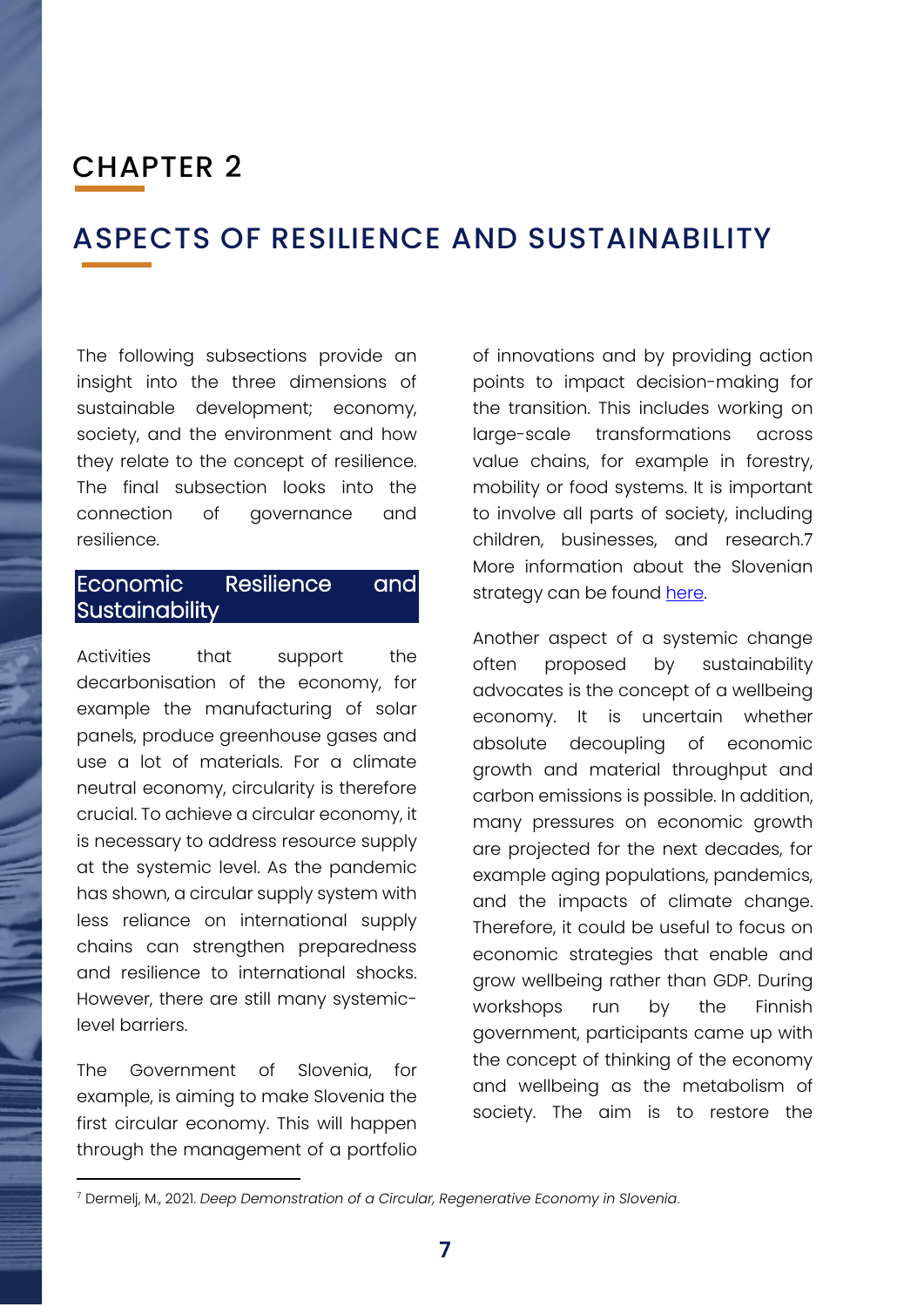resources that make our societies better (human and environmental capital).<sup>8</sup>

Simon Savsek from the European Investment Bank argued at the ESDN Conference that the financial system has proven resilient in the face of the pandemic, which is also due to a wellcoordinated policy response. To be resilient to future shocks, including climate shocks, it is important to adapt a more long-term approach to financial decisions. However, ESG standards (Environmental, Social and Governance) are not yet well defined and therefore it is hard to make decisions that are resilient towards future shocks.<sup>9</sup>

#### <span id="page-7-0"></span>Environmental Resilience and Sustainability

Climate adaptation refers to ecological, social or economic adjustments in response to actual or expected climate impacts. It seeks to mitigate potential damages and to potentially benefit from the opportunities that may come from climate change (e.g. longer growing season).<sup>10</sup>

Angelika Tamásová from the European Environment Agency argued that based on the inexorable socio-economic and environmental impacts of climate change, some systemic approaches, such as the transition to a climateneutral and climate-resilient society, are needed in order to achieve the Sustainable Development Goals.<sup>11</sup>

For this reason, climate adaptation is part of the EU´s Recovery and Resilience

**.** 

<sup>8</sup> Mulholland, E., 2021. *European Recovery and Resilience Mechanisms - Challenges in Systemic Approaches in SD*. [online] ESDN. Available at:

<sup>&</sup>lt;https://www.esdn.eu/fileadmin/pdf/Conferences/2021\_Ljubljana/Documents/ESDN\_Conference\_2021\_Re port\_Final.pdf> [Accessed 9 May 2022].

<sup>&</sup>lt;sup>9</sup> Ibid.

<sup>10</sup> Unfccc.int. 2022. [online] Available at: <https://unfccc.int/topics/adaptation-and-resilience/the-big-

picture/what-do-adaptation-to-climate-change-and-climate-resilience-mean> [Accessed 13 May 2022]. <sup>11</sup> Mulholland, E., 2021. *European Recovery and Resilience Mechanisms - Challenges in Systemic Approaches in SD*. [online] ESDN. Available at:

<sup>&</sup>lt;https://www.esdn.eu/fileadmin/pdf/Conferences/2021\_Ljubljana/Documents/ESDN\_Conference\_2021\_Re port\_Final.pdf> [Accessed 9 May 2022].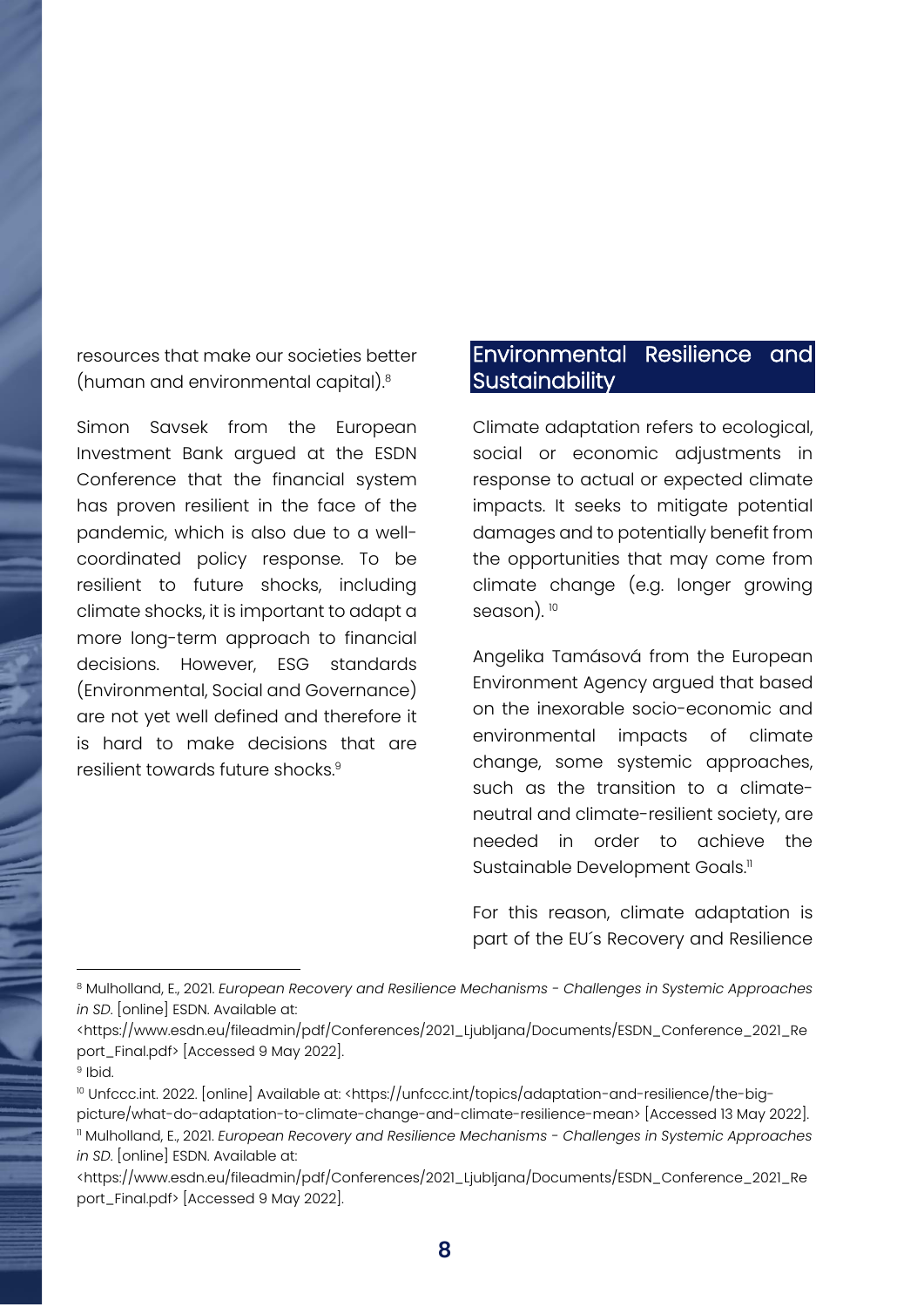Plans, and the principle of 'building back better' after the pandemic. Building back better refers to a strategy designed to reduce social and environmental risk in the face of potential future disasters and not to rebuild harmful practices from before the pandemic.<sup>12</sup> More specifically, it can be understood as a framework to transform the original vision of economic structures. For example, as part of the RRF and the NextGenEU Plan, the funds directed to the environment and ecology are related to the improvement of the water quality of rivers and seas, as well as the intention of reducing waste and plastic waste. The planting of trees and the consequent recovery of the bee population are also in this plan, as well as the provision of green spaces and renewable energies in cities. In the same way, healthy eating is intended to be achieved through a system of agriculture that respects the environment.<sup>13</sup>

Policies, such as the **European Climate** [Law,](https://ec.europa.eu/clima/eu-action/european-green-deal/european-climate-law_es) the **European Adaptation Strategy**, the [EU Recovery and Resilience Facility,](https://ec.europa.eu/info/business-economy-euro/recovery-coronavirus/recovery-and-resilience-facility_en)

**.** 

the resilience plans, the national recovery and the national adaptation strategies and action plans, all point towards building environmental resilience against biodiversity loss and climate change.

The European Adaptation Strategy seeks to minimize vulnerability by reinforcing and improving adaptive capacity; making it systemic and smarter through international action. Approved in 2021, the European Climate Law refers to the guarantee of continuous improvement in adaptation to climate change based on the strengthening of resilience with the help of scientific analysis and indicators of progress. Finally, the aforementioned NextGenEU Plan - EU Recovery and Resilience Facility approved in 2021, seeks to establish certain objectives related to adaptation to climate change and resilience in the context of the global pandemic.

At the same time, it is important to mention regional and local adaptation, climate-proofing investments and

<sup>&</sup>lt;sup>12</sup> OECD, 2020. *Building back better: A sustainable, resilient recovery after COVID-19.* [online] OECD. Available at: <https://www.oecd.org/coronavirus/policy-responses/building-back-better-a-sustainable-resilientrecovery-after-covid-19-52b869f5/> [Accessed 12 May 2022].

<sup>&</sup>lt;sup>13</sup> Mulholland, Eric. (2021) *European Recovery and Resilience Mechanisms - Challenges in Systemic Approaches in SD*. ESDN Conference Report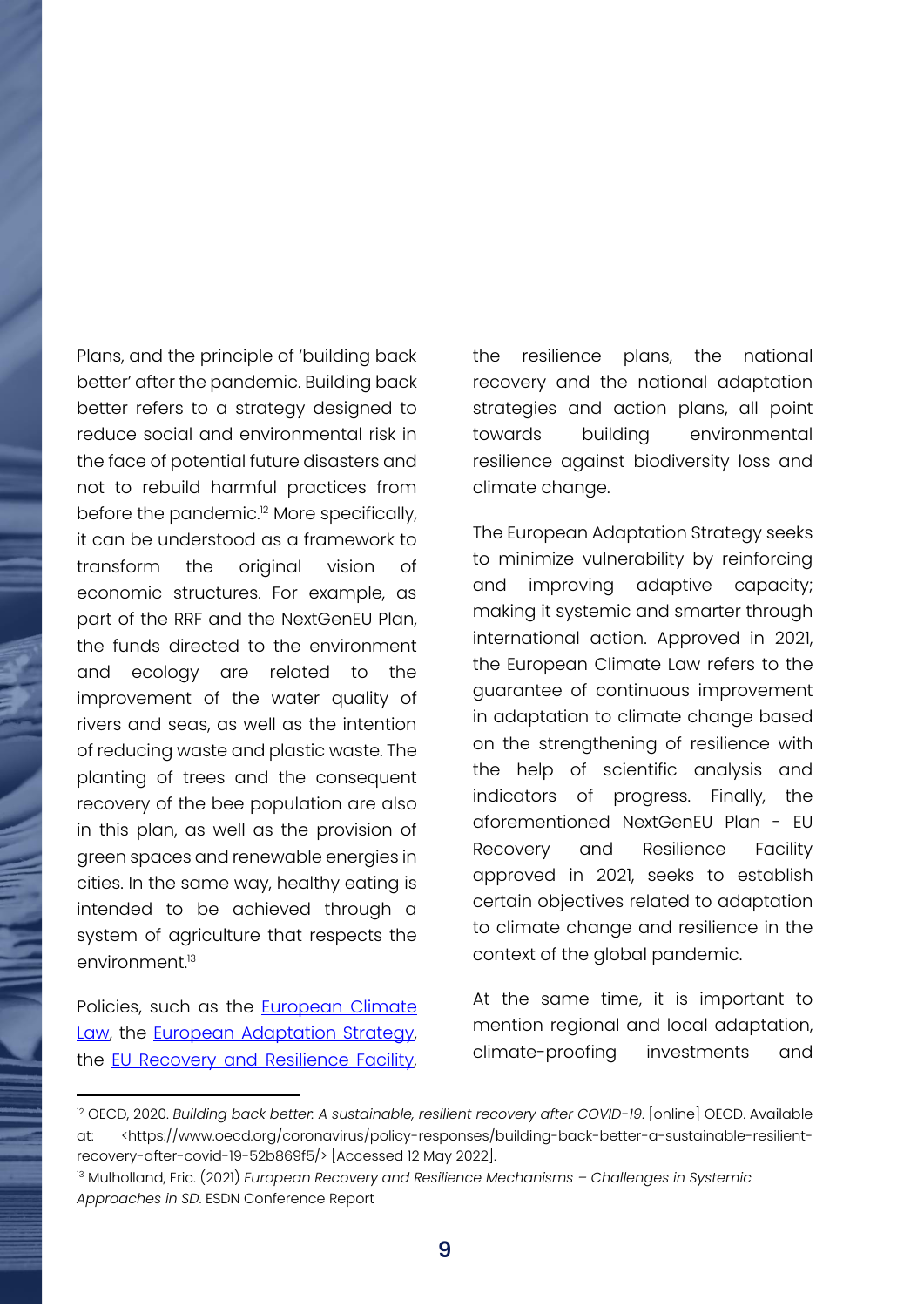climate resilient infrastructures, naturebased solutions and synergies with the renovation wave as part of the climatechange adaptation strategies and plans. The **[Adaptation Support Tool](https://climate-adapt.eea.europa.eu/knowledge/tools/adaptation-support-tool)** by the European Environmental Agency provides practical guides at the national level related to the evaluation of adaptive strategies as well as suggestions for their development and implementation.

Angelika Tamásová also mentioned certain key strategies to achieve the Green Transition.<sup>14</sup> In the case of reforms, she mentioned the need for an improvement in waste and water management, the implementation of clean vehicles as well as the general improvement of nature conservation through permitting and environmental taxation. Regarding investments, the highlights are circular economy and water management, clean power and networks, biodiversity and climate change adaptation, sustainable mobility

and renovation and energy efficiency. In short, she places special emphasis on nature-based solutions and ecosystembased adaptation (such as forest management to prevent floods) looking for synergy and preservation.<sup>15</sup>

#### <span id="page-9-0"></span>Societal Resilience and **Sustainability**

Political and democratic support is essential for achieving the green transition. Heather Grabbe, from the Open Society Foundations, argued that societal resilience can be achieved through reframing the sustainability transitions, as well as bringing the ecological debate closer to all layers of society. This is important because the measures discussed become part of the daily life of all people. For this, Europe does not only need economic and political change, but also social structural change. This can be achieved through dialogue and understanding of different views of the population on the necessary measures.16

**.** 

<sup>14</sup> Green transition. (n/d). Reform Support. Retrieved on May 12, 2022, from https://ec.europa.eu/reformsupport/what-we-do/green-transition\_en

<sup>15</sup> Mulholland, E., 2021. *European Recovery and Resilience Mechanisms - Challenges in Systemic Approaches in SD*. [online] ESDN. Available at:

<sup>&</sup>lt;https://www.esdn.eu/fileadmin/pdf/Conferences/2021\_Ljubljana/Documents/ESDN\_Conference\_2021\_Re port\_Final.pdf> [Accessed 9 May 2022].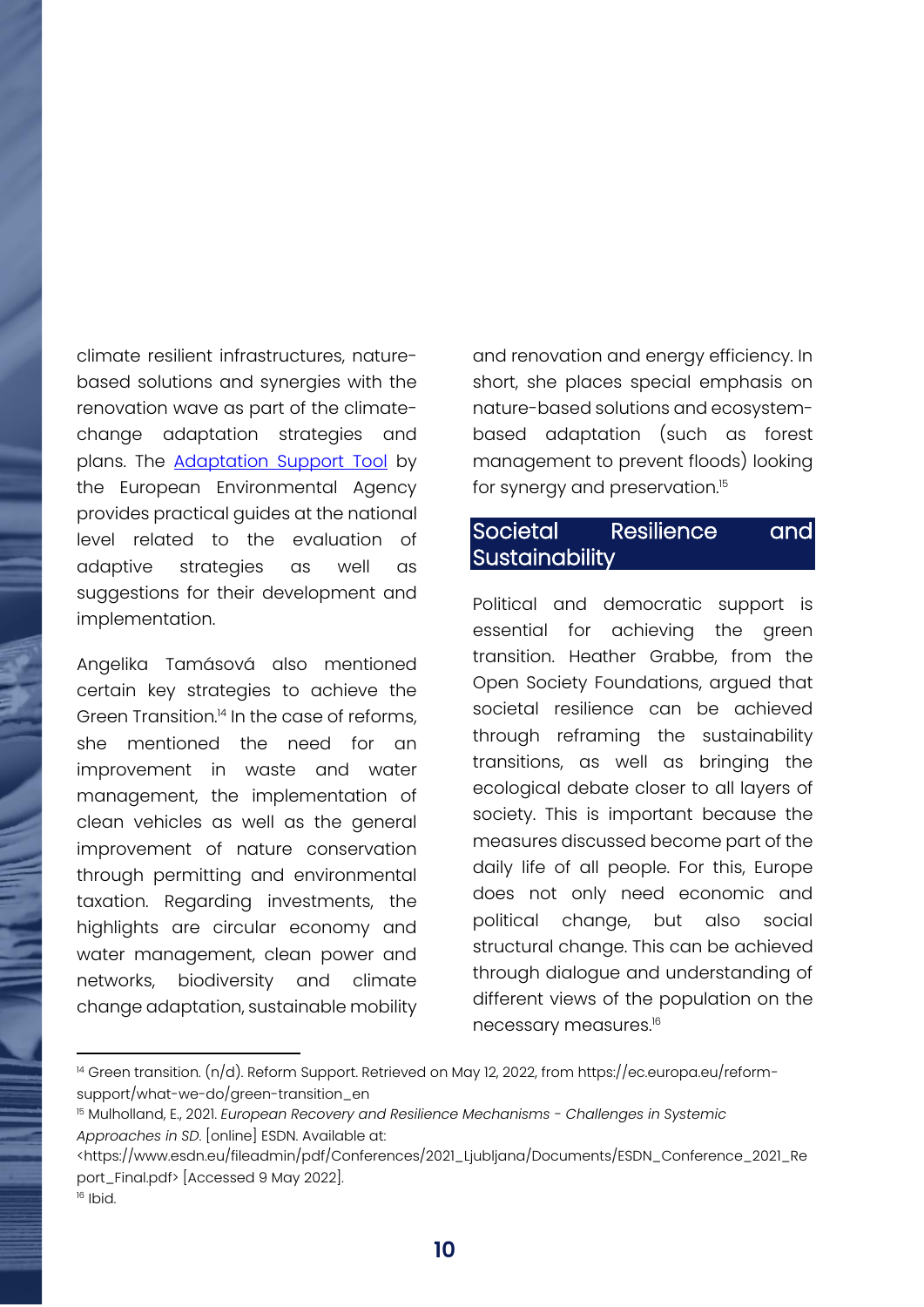In short, solving the problem of communication, the lack of popular knowledge regarding environmental problems and the necessity, but also the benefits of measures, is necessary. This includes a certain degree of economic redistribution while fostering a more sustainable economy. For example, increasing local consumption and consumption of locally produced renewable energy would not only be more environmentally sustainable, but also create local jobs.

An important EU tool aimed at increasing resilience and equality is the Just Transition Mechanism, which supports the territories that are most affected by the transition to a climate neutral economy to avoid growing regional inequalities. It aims to implement structural changes towards a more sustainable and resilient economy in regions where a substantial percentage of employment depends on coal mining or other fossil fuels.<sup>17</sup> It is part of the [European Cohesion Policy 2021-2027.](https://ec.europa.eu/regional_policy/en/2021_2027/) 18

 $\overline{a}$ 

Heather Grabbe also stated that the uncertainty of the population about the change that is about to happen, and needs to happen, is a great social problem as far as climate change is concerned. According to her, a solution path is related to localizing the SDGs and implementing subnational actions and projects. In this way, both national and subnational actions, and their monitoring, will be more adapted to local circumstances and therefore more likely to find support in the local population. Likewise, a solution on a larger scale is found in the **Conference** [on the Future of Europe,](https://futureu.europa.eu/?locale=en) for which representatives of the citizenry were randomly chosen to engage in a democratic dialogue regarding their visions for a more sustainable future. The issues that were discussed at these meetings are of great importance: climate change and the environment, health, a stronger economy, social justice and jobs, EU in the world, values and rights, rule of law, security, Digital Transformation; European democracy, migration, education, culture, youth and

17 Just Transition Fund. (s/f). Europa.eu. Retrieved on May 10, 2022, from https://ec.europa.eu/regional\_policy/de/funding/jtf/ 18 Cohesion policy 2021-2027. (n/d). Europe.Eu. Retrieved on May 12, 2022, from https://ec.europa.eu/regional\_policy/en/2021\_2027/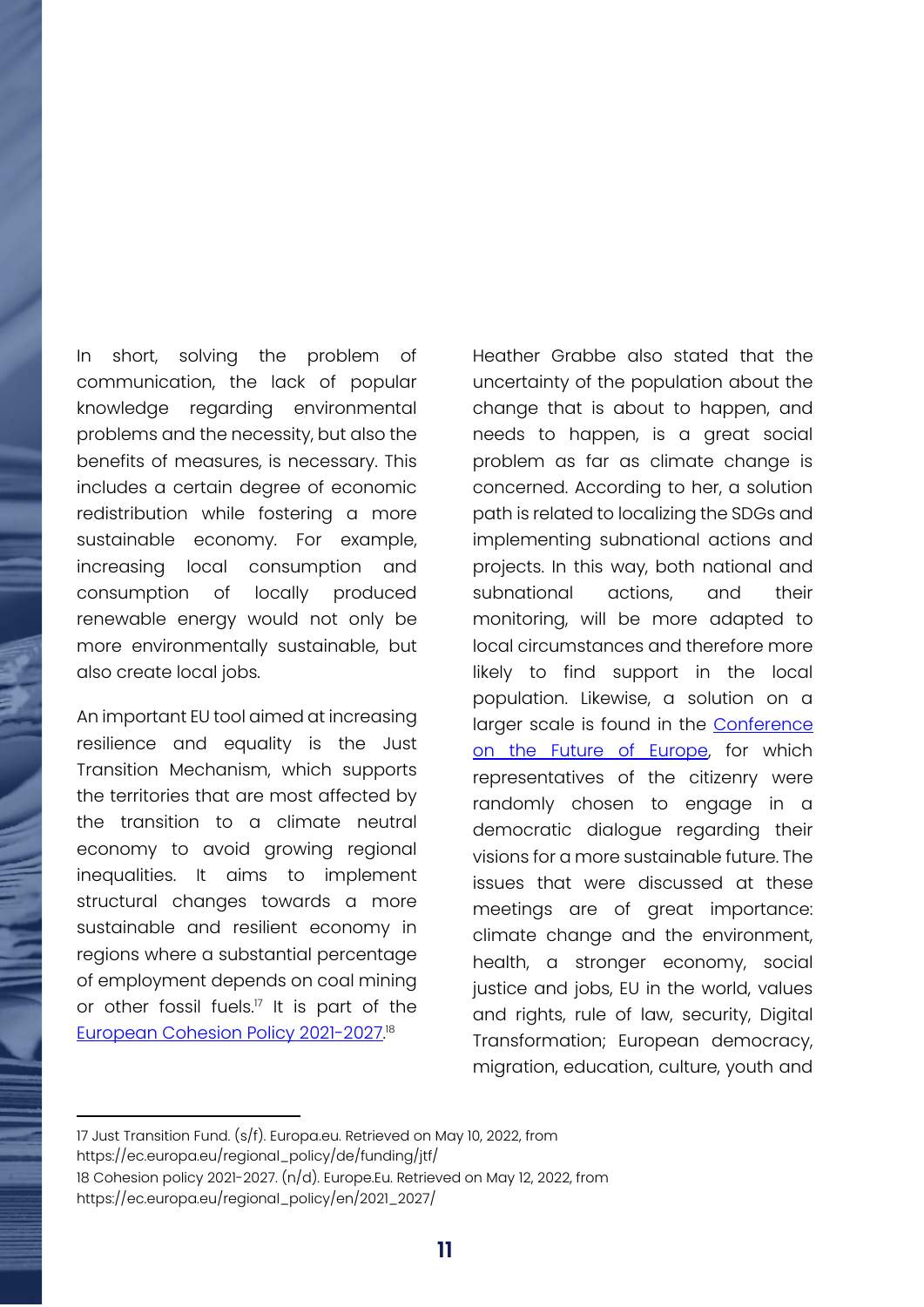sport.<sup>19</sup> The Conference on the Future of Europe concluded its work in May 2022.

A fundamental issue to take into account regarding the Green Transition is digitalisation. According to Wolfgang Ebner, digitalisation has the ability to transform society according to values of inclusion and cohesion, which is why the digital skills of the population must be central to the transition. Some challenges related to digitization are the lack of sufficient technology and digital skills in education. Therefore, Wolfgang Ebner argued that governments need to keep the Digital Divide in check, which refers to any unequal distribution in access, use, or impact of information and communication technologies between social groups. It is directly related to education for sustainable development, and digital literacy.<sup>20</sup>

**.** 

#### <span id="page-11-0"></span>Governance for Resilience and **Sustainability**

For a systemic approach to sustainable transitions, good governance is crucial. Good governance means to retain oversight over all policies and activities that are going on in different sectors and to coordinate and find synergies.

According to Hans Bruyninckx, Executive Director of the EEA, the European Green Deal (EGD) represents such a systemic approach, as it combines different fields of action (such as transport, food, energy, but also including social aspects, such as the Just Transition). The EGD has a systemic transitions logic behind it, because it targets a long-term time horizon and a link to different political strategies in Europe. What is necessary now is to recognise system interlinkages and identify certain barriers. One barrier is that we are deeply locked into certain social paradigms and practices, so transformations need to happen at a

<sup>19</sup> Conference on the Future of Europe. (n/d). Europa.Eu. Retrieved on May 10, 2022, from <https://futureu.europa.eu/?locale=en>

<sup>20</sup> Bridging the digital divide for a more inclusive Europe. (n/d). Migration and Home Affairs. Retrieved on May 12, 2022, from https://ec.europa.eu/home-affairs/pages/publication/bridging-digital-divide-moreinclusive-europe\_es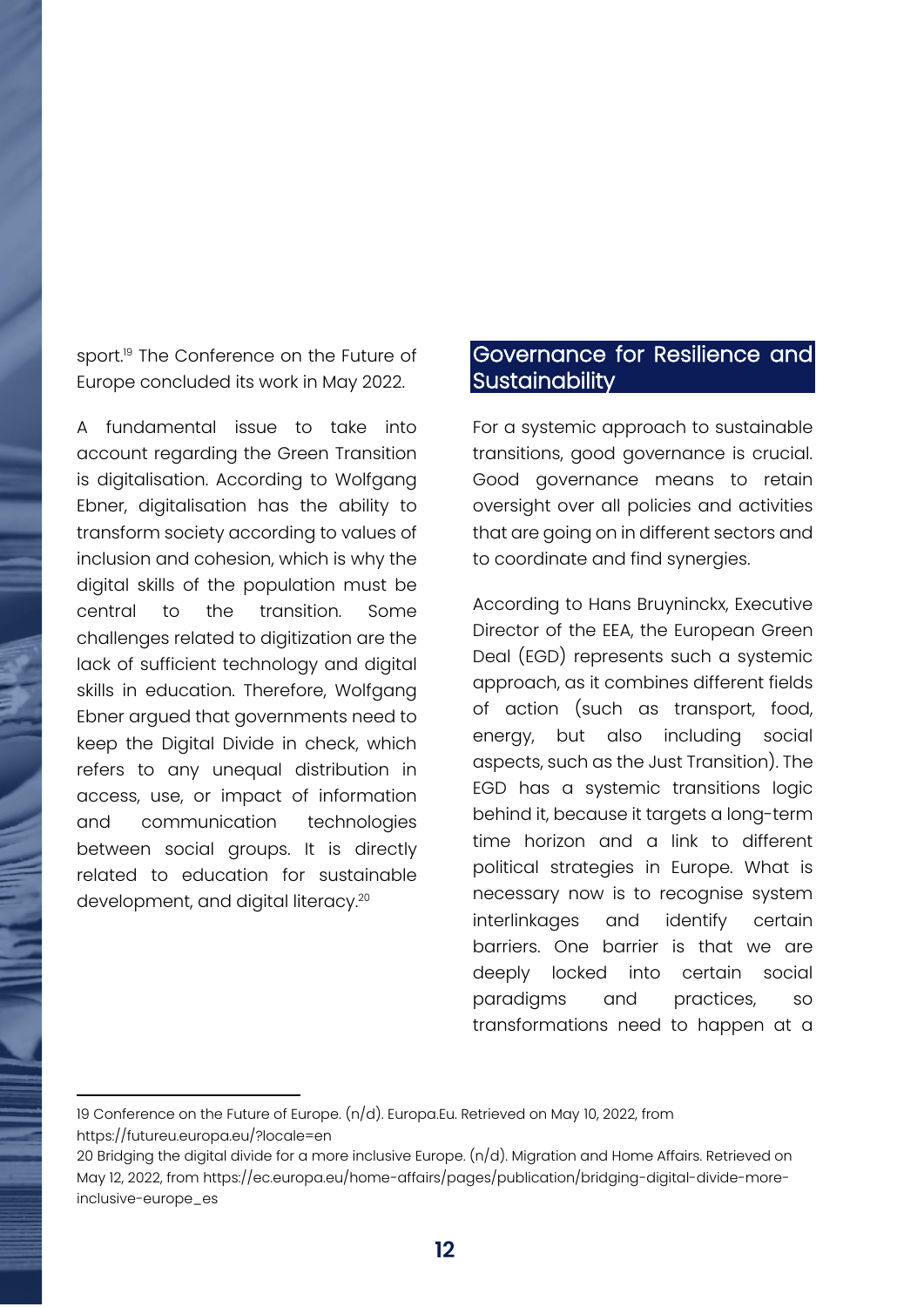very deep level.<sup>21</sup> However, there are many policy and governance mechanisms that can support such a deep transformation.

One key mechanism is Policy Coherence for Sustainable Development (PCSD). According to the OECD, "PCSD is an approach and policy tool to integrate the economic, social, environmental and governance dimensions of sustainable development at all stages of domestic and international policy-making."<sup>22</sup> A study by Leida Reijnhout found, however, that PCSD is often not taken seriously enough by governments and SD strategies are often secondary to jobs and growth. In addition, governments usually do not have a unit or person with the mandate to act if there are policy incoherencies.

At the ESDN Conference, Laszló Borbélý from the Romanian Prime Minister's Office presented several strategies to foster a whole-of-government approach. As SD is located at the Prime Minister's Office, this provides an overview and access to all other line ministries and they are better able to coordinate. In addition, many civil servants in different ministries are trained on sustainable development in order to raise awareness and better coordinate policies.

However, one difficulty with PCSD is a lack of data. This was remarked both by Hans Bruyninckx, as well as Annika Lindblom, a civil servant from the Finnish Ministry of the Environment. There is also no PCSD indicator from Eurostat yet.

The Committee of the Regions evaluated eight National Recovery Plans in the Recovery and Resilience Facility and found that there was no clear and transparent link between the SDGs and the investments, and even in the case that there was a link, it was not mentioned. However, according to Ricardo Rio, Mayor of Braga in Portugal, including the SDGs could facilitate tracking and measuring of progress.<sup>23</sup>

 $\overline{a}$ 

<sup>21</sup> Bruyninckx, H., 2021. *Putting the European Green Deal to Work - The governance challenge in sustainability transitions*.

<sup>22</sup> Oecd.org. 2022. [online] Available at:

<sup>&</sup>lt;https://www.oecd.org/governance/pcsd/Note%20on%20Shaping%20Targets.pdf> [Accessed 9 May 2022].

<sup>23</sup> Mulholland, E., 2021. *European Recovery and Resilience Mechanisms - Challenges in Systemic Approaches in SD*. [online] ESDN. Available at: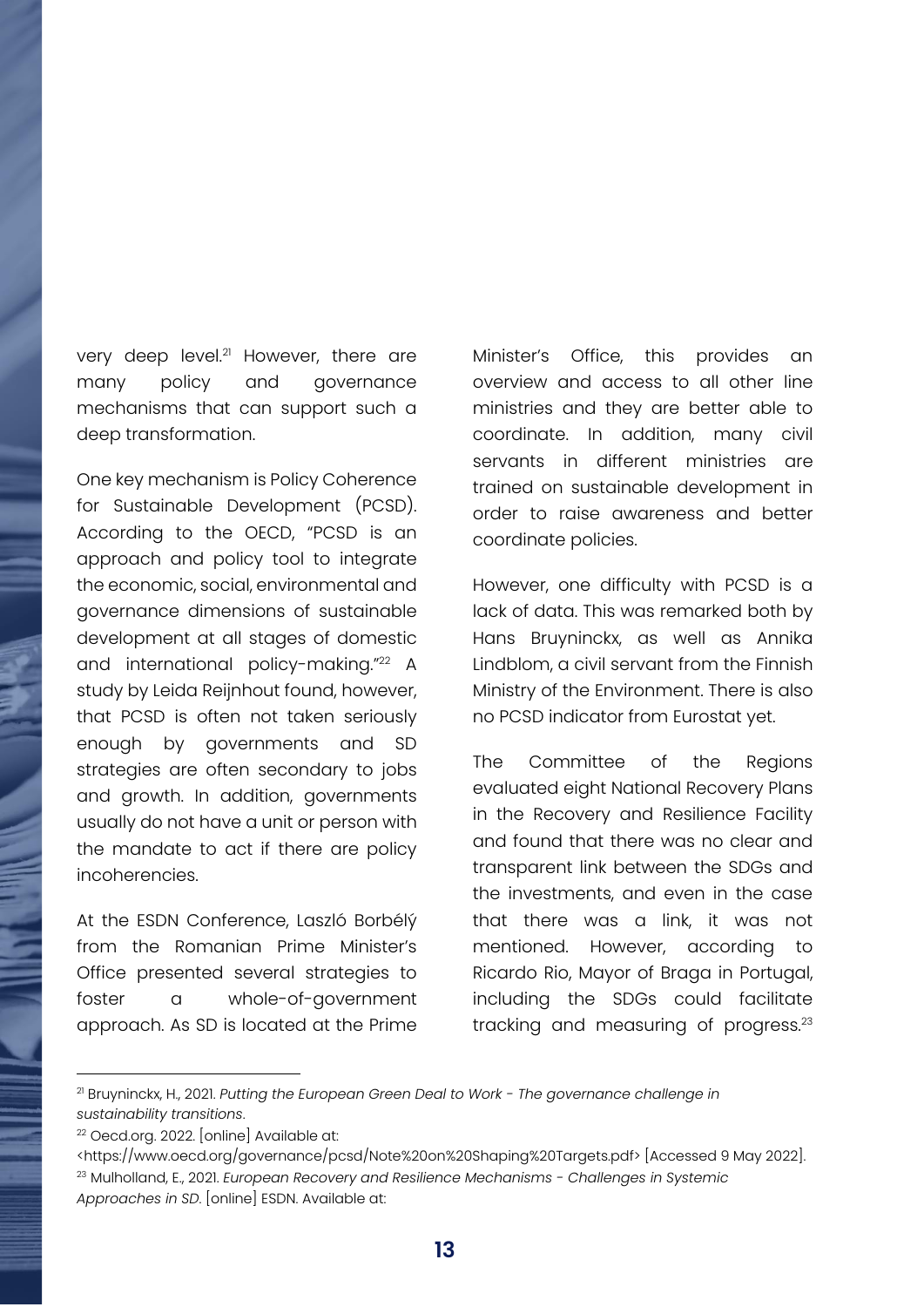The SDGs will be included in the European Semester for the first time in 2022, which will advance policy coherence.

 $\overline{a}$ 

<sup>&</sup>lt;https://www.esdn.eu/fileadmin/pdf/Conferences/2021\_Ljubljana/Documents/ESDN\_Conference\_2021\_Re port\_Final.pdf> [Accessed 9 May 2022].